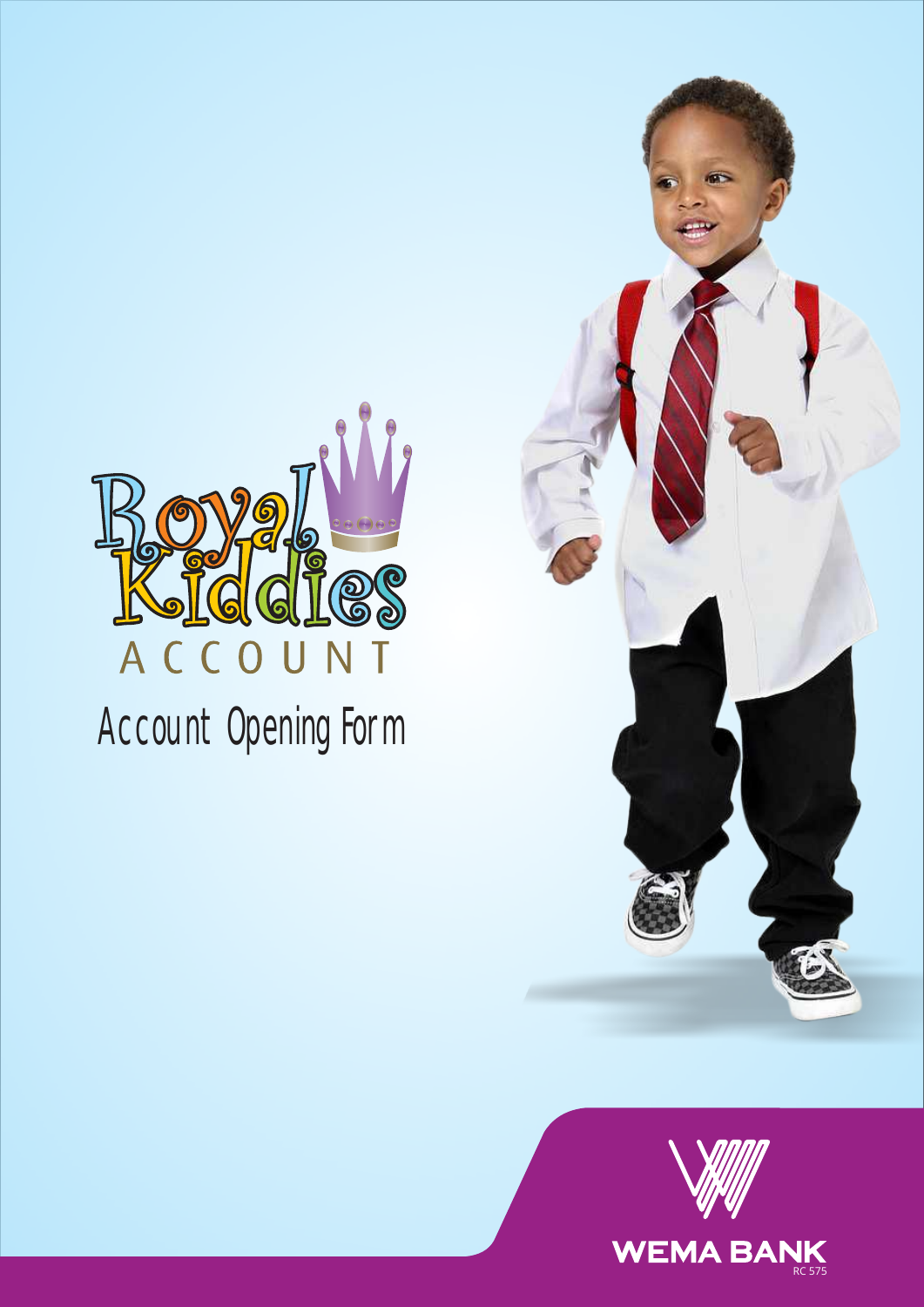

# **ROYAL KIDDIES ACCOUNT OPENING FORM** ACCOUNT **WEMA BANK**

| Account No.                                                                                                                                                                    |                                                                                                                                                             |  |  |
|--------------------------------------------------------------------------------------------------------------------------------------------------------------------------------|-------------------------------------------------------------------------------------------------------------------------------------------------------------|--|--|
| To be filled by the Bank<br><b>GUIDELINES</b>                                                                                                                                  |                                                                                                                                                             |  |  |
| Thank you for choosing Wema Bank Plc. Please fill in all the required information below. We will also require:<br>One (1) completed Mandate Card (enclosed)<br>-1.             | <b>AFFIX</b><br><b>AFFIX RECENT</b>                                                                                                                         |  |  |
| Two (2) passport photograph (for parent/guardian & child/ward and Alternate Administrator<br>2.                                                                                | <b>RECENT CHILD'S</b><br>PARENT'S / GUARDIAN'S<br><b>PASSPORT PHOTO</b><br><b>PASSPORT PHOTO</b>                                                            |  |  |
| Evidence of Birth/Birth Certificate of the beneficiary (child)<br>3.<br>Identification (Driver's Licence, International Passport or National ID) of parent and alternate<br>4. |                                                                                                                                                             |  |  |
| administrator                                                                                                                                                                  |                                                                                                                                                             |  |  |
| Utility bill (electricity, water, telephone, etc.) showing parent residential address<br>5.                                                                                    |                                                                                                                                                             |  |  |
| <b>CHILD'S INFORMATION (CUSTOMER)</b>                                                                                                                                          |                                                                                                                                                             |  |  |
|                                                                                                                                                                                |                                                                                                                                                             |  |  |
| Master<br>Title: I<br>First name<br>Surname                                                                                                                                    | Middle Name                                                                                                                                                 |  |  |
| M<br>Y<br>D<br>$M_{\odot}$<br>Date of Birth<br>Gender (Pls tick)<br>Male<br>Female                                                                                             |                                                                                                                                                             |  |  |
|                                                                                                                                                                                |                                                                                                                                                             |  |  |
|                                                                                                                                                                                |                                                                                                                                                             |  |  |
|                                                                                                                                                                                |                                                                                                                                                             |  |  |
|                                                                                                                                                                                |                                                                                                                                                             |  |  |
| PARENT'S/GUARDIAN'S INFORMATION                                                                                                                                                |                                                                                                                                                             |  |  |
| $\vert$ Mr. $\vert$<br>Title:<br>Mrs.<br>Surname<br>First name                                                                                                                 | Middle Name                                                                                                                                                 |  |  |
|                                                                                                                                                                                |                                                                                                                                                             |  |  |
|                                                                                                                                                                                |                                                                                                                                                             |  |  |
|                                                                                                                                                                                | Rented                                                                                                                                                      |  |  |
|                                                                                                                                                                                |                                                                                                                                                             |  |  |
|                                                                                                                                                                                | Owned                                                                                                                                                       |  |  |
|                                                                                                                                                                                |                                                                                                                                                             |  |  |
| Mailing Address.                                                                                                                                                               |                                                                                                                                                             |  |  |
| (If different from the above address)                                                                                                                                          |                                                                                                                                                             |  |  |
|                                                                                                                                                                                |                                                                                                                                                             |  |  |
| M<br>$\mathsf D$<br>$\Box$<br>M<br>Gender (Pls tick) $\Box$ Male $\Box$ Female Date of Birth                                                                                   |                                                                                                                                                             |  |  |
|                                                                                                                                                                                |                                                                                                                                                             |  |  |
| Means of Identification <u>Departs Licence</u> International Passport Dubbers (Pls specify)                                                                                    |                                                                                                                                                             |  |  |
| Y<br>$M$ $M$<br>Y                                                                                                                                                              | $\mid$ Y $\mid$<br>$Y$ $Y$ $Y$<br>M M<br>Y.<br>Expiry Date $\boxed{\begin{array}{c c} \square & \square & \square \end{array}}$<br>$\sqrt{2}$<br>$\sqrt{2}$ |  |  |
|                                                                                                                                                                                |                                                                                                                                                             |  |  |
|                                                                                                                                                                                |                                                                                                                                                             |  |  |
| <b>FOR FOREIGNERS:</b>                                                                                                                                                         |                                                                                                                                                             |  |  |
|                                                                                                                                                                                |                                                                                                                                                             |  |  |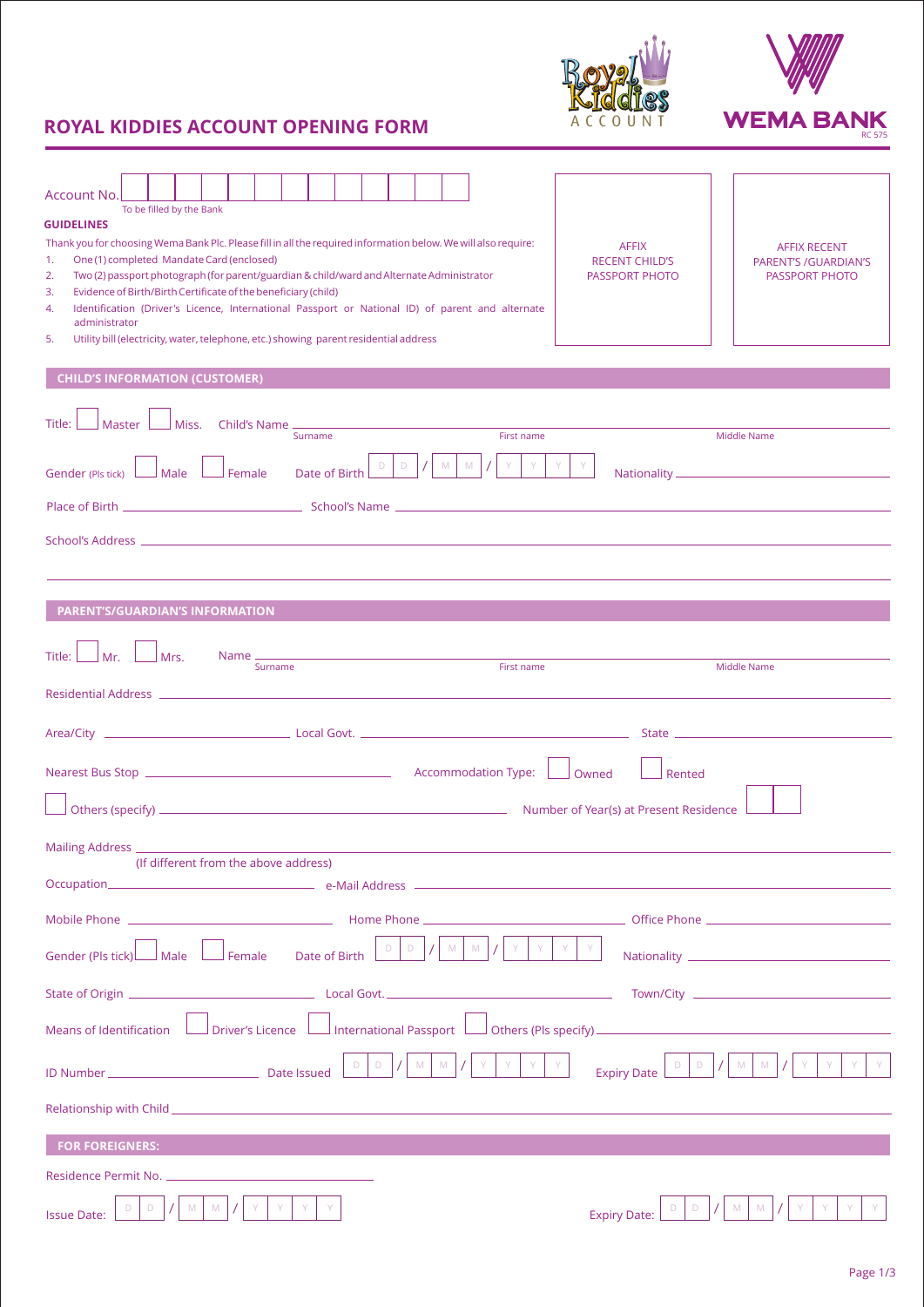## **ROYAL KIDDIES ACCOUNT OPENING FORM**

| ١              |                                   |
|----------------|-----------------------------------|
| <b>ACCOUNT</b> | <b>WEMA BANK</b><br><b>RC 575</b> |

| <b>NEXT OF KIN</b>                                                                                                                                                                                                                                                                                                                                             |                                                                                                                                                                                                                                     |                                                          |  |
|----------------------------------------------------------------------------------------------------------------------------------------------------------------------------------------------------------------------------------------------------------------------------------------------------------------------------------------------------------------|-------------------------------------------------------------------------------------------------------------------------------------------------------------------------------------------------------------------------------------|----------------------------------------------------------|--|
| Mr.<br>Title:<br>Mrs.<br>Name <sub>-</sub><br>Surname                                                                                                                                                                                                                                                                                                          | First name                                                                                                                                                                                                                          | Middle Name                                              |  |
| Relationship with Child _                                                                                                                                                                                                                                                                                                                                      |                                                                                                                                                                                                                                     |                                                          |  |
| M<br>D<br>M<br>Date of Birth                                                                                                                                                                                                                                                                                                                                   |                                                                                                                                                                                                                                     |                                                          |  |
|                                                                                                                                                                                                                                                                                                                                                                |                                                                                                                                                                                                                                     |                                                          |  |
|                                                                                                                                                                                                                                                                                                                                                                |                                                                                                                                                                                                                                     |                                                          |  |
| <b>ALTERNATE ADMINISTRATOR'S INFORMATION</b>                                                                                                                                                                                                                                                                                                                   |                                                                                                                                                                                                                                     |                                                          |  |
| $Mr$ .<br>Title:<br>Mrs.                                                                                                                                                                                                                                                                                                                                       |                                                                                                                                                                                                                                     |                                                          |  |
| Name_<br>Surname<br>First name                                                                                                                                                                                                                                                                                                                                 | <b>Middle Name</b>                                                                                                                                                                                                                  | AFFIX RECENT<br>PASSPORT PHOTO                           |  |
|                                                                                                                                                                                                                                                                                                                                                                |                                                                                                                                                                                                                                     |                                                          |  |
|                                                                                                                                                                                                                                                                                                                                                                |                                                                                                                                                                                                                                     |                                                          |  |
| Mailing Address _<br>(If different from the above address)                                                                                                                                                                                                                                                                                                     |                                                                                                                                                                                                                                     |                                                          |  |
| e-Mail and the contract of the contract of the contract of the contract of the contract of the contract of the<br>Occupation_____                                                                                                                                                                                                                              |                                                                                                                                                                                                                                     |                                                          |  |
|                                                                                                                                                                                                                                                                                                                                                                | <u>Notice Phone</u> Contract Dente Contract Dente Contract Dente Contract Dente Contract Dente Contract Dente Contract Dente Contract Dente Contract Dente Contract Dente Contract Dente Contract Dente Contract Dente Contract Den |                                                          |  |
| D<br>D<br>Gender (Pls tick)<br>$\mathsf{\mathsf{\bot}}$ Female<br>J Male<br>Date of Birth                                                                                                                                                                                                                                                                      | M<br>M                                                                                                                                                                                                                              | Nationality <u>_________________________________</u> ___ |  |
|                                                                                                                                                                                                                                                                                                                                                                |                                                                                                                                                                                                                                     |                                                          |  |
| $\perp$ International Passport $\perp$ Others (Pls specify) $\perp$ $\perp$ $\perp$ $\perp$ $\perp$ $\perp$ $\perp$ $\perp$ $\perp$ $\perp$ $\perp$ $\perp$ $\perp$ $\perp$ $\perp$ $\perp$ $\perp$ $\perp$ $\perp$ $\perp$ $\perp$ $\perp$ $\perp$ $\perp$ $\perp$ $\perp$ $\perp$ $\per$<br>$\Box$ Driver's Licence $\;$ $\sf L$<br>Means of Identification: |                                                                                                                                                                                                                                     |                                                          |  |
| ${\mathsf M}$<br>M<br>M<br>M<br>D<br><b>Expiry Date</b>                                                                                                                                                                                                                                                                                                        |                                                                                                                                                                                                                                     |                                                          |  |
| Relationship with Child <b>Container and Child Child Child Child Child Child Child Child Child Child Child Child Child Child Child Child Child Child Child Child Child Child Child Child Child Child Child Child Child Child Chi</b>                                                                                                                           |                                                                                                                                                                                                                                     |                                                          |  |
| <b>ACCOUNT INTRODUCED BY (FOR OFFICIAL USE ONLY)</b>                                                                                                                                                                                                                                                                                                           |                                                                                                                                                                                                                                     |                                                          |  |
| <b>Bank Official</b><br><b>Walk In Customer</b>                                                                                                                                                                                                                                                                                                                |                                                                                                                                                                                                                                     |                                                          |  |
| <b>DOCUMENTATION CHECKED (FOR OFFICIAL USE ONLY)</b>                                                                                                                                                                                                                                                                                                           |                                                                                                                                                                                                                                     |                                                          |  |
| I confirm that all documents received for opening the account have been reviewed and found to be in order.                                                                                                                                                                                                                                                     |                                                                                                                                                                                                                                     |                                                          |  |
| Introducing Officer: ELATIONSHIP OFFICER /ACCOUNT INTRODUCER                                                                                                                                                                                                                                                                                                   |                                                                                                                                                                                                                                     |                                                          |  |
| Reviewing Officer: USTOMER CARE OFFICER                                                                                                                                                                                                                                                                                                                        |                                                                                                                                                                                                                                     |                                                          |  |
| Authorising Officer: BRANCH SERVICE MANAGER                                                                                                                                                                                                                                                                                                                    |                                                                                                                                                                                                                                     |                                                          |  |
| <b>PROCESSING UNIT</b>                                                                                                                                                                                                                                                                                                                                         |                                                                                                                                                                                                                                     |                                                          |  |
| <b>TRANSACTION SERVICE - CUSTOMER SERVICE</b>                                                                                                                                                                                                                                                                                                                  |                                                                                                                                                                                                                                     |                                                          |  |
| <b>INTERNAL CONTROL</b>                                                                                                                                                                                                                                                                                                                                        |                                                                                                                                                                                                                                     |                                                          |  |
|                                                                                                                                                                                                                                                                                                                                                                |                                                                                                                                                                                                                                     |                                                          |  |